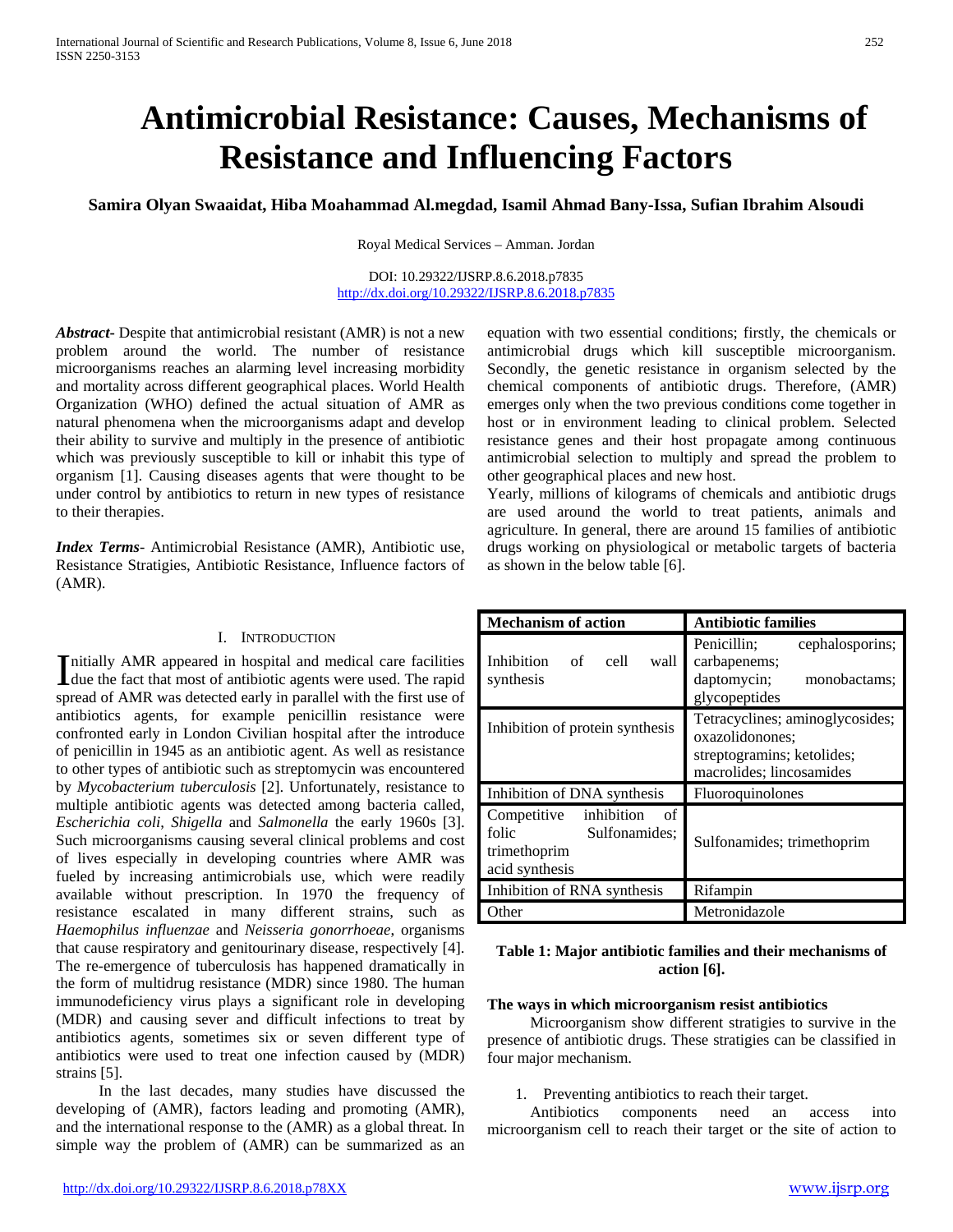perform their treatment function. Chemical agents of antibiotics can enter the bacteria membrane through special channel known as porin channels. This mechanism of resistance based on modifying the permeability of porin channel in different means such as changing size, frequency or selectivity of passage way channels. Usually this mechanism used by gram -negative bacteria to inhabit and reduce the uptake antibiotic agents such as aminoglycosides and beta lactams. Preventing antibiotics components to reach their selected targets, ribosomes and the penicillin-binding proteins, for aminoglycosides and beta lactams respectively. Also, this strategy has been detected in *Enterobacter aerogenes* and *Klebsiella* against imipenem and in some type of gram-negative bacteria against quinolones. As well as *Pseudomonas aeruginosa* against imipenem (a beta-lactam antibiotic) [7].

## 2. Expulsion of antimicrobial agents

 Antibiotic agents must be at high concentration inside the microorganism cell to be effective, the sufficient concentration of antibiotic chemical agents responsible to inhabit or kill bacteria and microorganism. in fact, lab studies and experiment showed that some type of microorganism have a special mechanism known as efflux pump which extrude antibiotic agents outside the cell. Leading to low intracellular concentration or insufficient concentration of antibiotics agents inside the targeted microorganism. in addition to that, some efflux pumps have a selective property to extrude certain type of antibiotics agents such as macrolides, lincosamides, streptogramins and tetracyclines. Whereas other type of efflux pumps referred to multi drug resistance which can extrude many different type of antibiotics agents. This strategy of resistance has been observed in *E. coli* and *Enterobacteriaceae* against tetracyclines and chloramphenicol. Also, *Staphylococci* and *Streptococcus pneumoniae* showed a resistance against macrolides, streptogramins and fluoroquinolones [8].

## 3. Inactivation of antimicrobial agents

 By using this strategy, bacteria can survive and multiply in the presence of antibiotic agents. This mechanism based on chemical reaction destroying the active component of antimicrobial agents by certain enzyme to inhabit the function of antibiotic. One of the most common example for this strategy is beta lactamase enzyme. Hydrolytic deactivation of the betalactam ring in penicillin and cephalosporins leading inactivated binding between penicilloic acid and penicillin binding proteins, which completely deactivate the function of antimicrobial agents. This type of resistance has been observed in gram-negative and gram-positive bacteria against aminoglycosides (phosphorylation, adenylation, and acetylation) [9].

# 4. Modification of antimicrobial targets

 This type of resistance based on reprograming or modifying the special target site to avoid recognition with antibiotic agents. Consequently, no subsequence chemical reaction or inhibition will take place inside the intracellular membrane of microorganism despite the presence of sufficient concentration of antibiotics agents. this mechanism has been observed in different type of microorganism with different type of target modification such as: T*aphylococci* against methicillin and other beta-lactams by modifying the target site of binding proteins to avoid sufficient bind of beta-lactams to destroy cell wall synthesis. Also, other type of modification can be used by *Enterococci* against vancomycin, changing certain component of intracellular wall of organism to decrease chemical binding of antimicrobial agents. in addition to that, genetic mutation of DNA gyrase and RNA polymerase showing antimicrobial resistance against quinolones and rifamycins respectively [10].

 The below table summarized the common resistance microorganisms and their mechanisms against antibiotics drugs.

| <b>ANTIMICROBIAL</b><br><b>CLASS</b>                                                                                                                         | OF<br><b>MECHANISM</b><br><b>RESISTANCE</b> | <b>SPECIFIC MEANS TO</b><br><b>ACHIEVE</b><br><b>RESISTANCE</b>                                                                                                                                                                                             | <b>EXAMPLES</b>                                                                                                                |
|--------------------------------------------------------------------------------------------------------------------------------------------------------------|---------------------------------------------|-------------------------------------------------------------------------------------------------------------------------------------------------------------------------------------------------------------------------------------------------------------|--------------------------------------------------------------------------------------------------------------------------------|
|                                                                                                                                                              | Enzymatic destruction                       | Destroy of beta-lactam<br>rings by beta-lactamase<br>enzymes. Disabling the<br>beta-lactam ring to bind<br>PBP (Penicillin-<br>with<br>binding protein).                                                                                                    | Staphylococci<br>against<br>penicillin;<br>Enterobacteriaceae<br>penicillin,<br>against<br>cephalosporins,<br>and<br>aztreonam |
| Beta-lactams<br>penicillin,<br>Examples:<br>ampicillin,<br>mezlocillin,<br>peperacillin,<br>cefazolin,<br>cefotaxime,<br>ceftazidime,<br>aztreonam, imipenem | Changing target                             | Modifying in penicillin<br>binding<br>proteins.<br>Mutational<br>alert<br>in<br>original<br><b>PBPs</b><br>$\alpha$<br>developing of new PBP.<br>Leading inability of the<br>antimicrobial component<br>to bind with PBP and<br>inhibit cell wall synthesis | staphylococci<br>against<br>methicillin and oxacillin                                                                          |
|                                                                                                                                                              | Reduce<br>effective<br>concentration        | Porin channel formation<br>reduced.<br>preventing<br><sup>1</sup> S<br>beta-lactams<br>to<br>pass                                                                                                                                                           | Enterobacter<br>aerogenes,<br>Klebsiella<br>pneumoniae<br>Pseudomonas<br>and                                                   |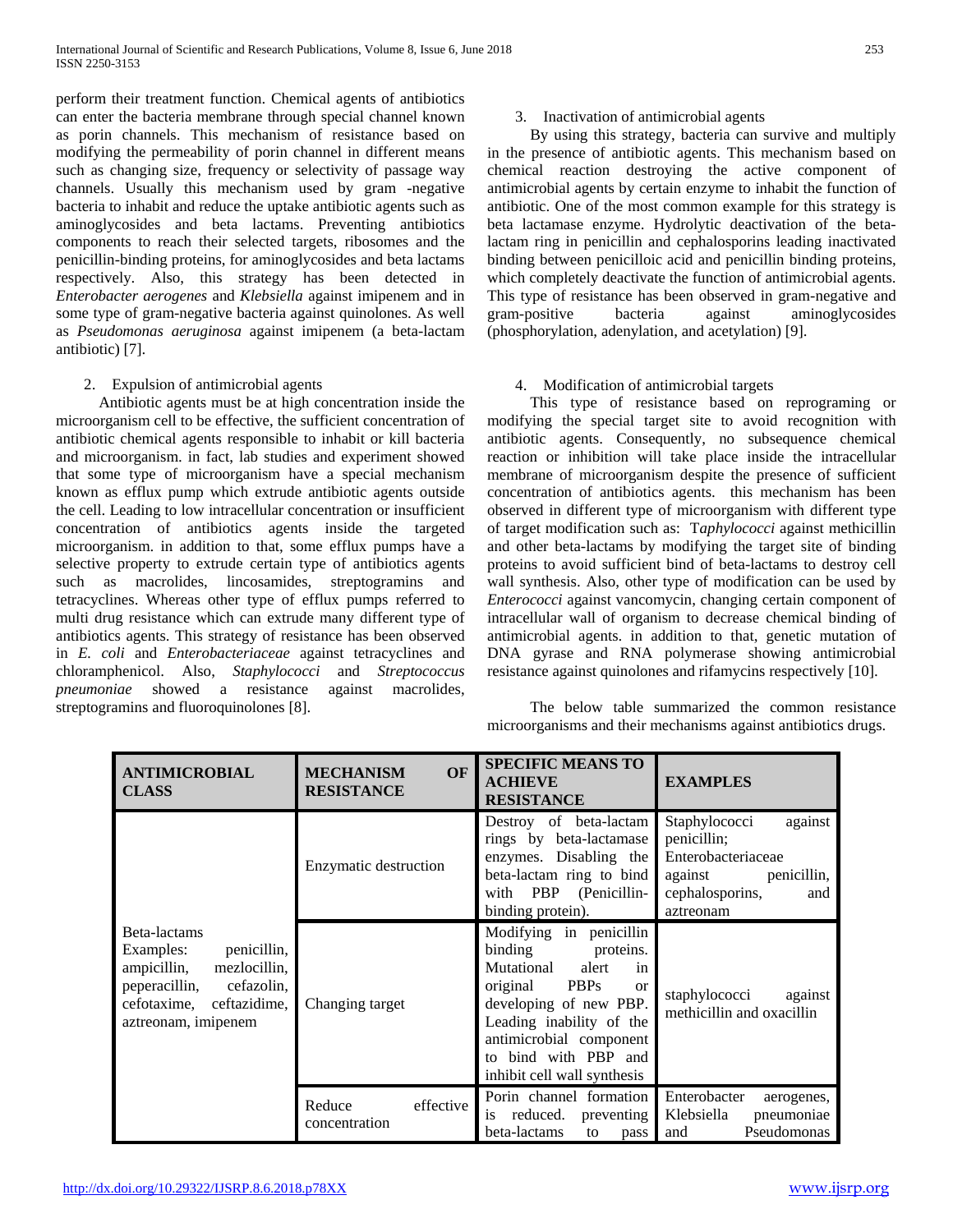|                                                                                                                      |                                      | through<br>the<br>outer<br>membrane to bind with                                                                                                                                                                                                          | aeruginosa<br>against<br>imipenem                                                                     |
|----------------------------------------------------------------------------------------------------------------------|--------------------------------------|-----------------------------------------------------------------------------------------------------------------------------------------------------------------------------------------------------------------------------------------------------------|-------------------------------------------------------------------------------------------------------|
|                                                                                                                      |                                      | $% \left( \left( \mathcal{A},\mathcal{A}\right) \right) =\left( \mathcal{A},\mathcal{A}\right)$ of<br>PBP<br>Gram-<br>the<br>negative<br>bacteria,<br>a<br>change in the number or<br>shape of porin channels<br>can reduce beta lactam<br>concentration. |                                                                                                       |
| Glycopeptides<br>Example: vancomycin                                                                                 | Modifying target                     | Modifying the structure<br>of molecular cell wall<br>components<br>precursor<br>reduce<br>binding<br>of<br>vancomycin,<br>allowing<br>cell wall synthesis is to<br>continue.                                                                              | Enterococci<br>against<br>vancomycin                                                                  |
| Aminoglycosides<br>Examples:<br>gentamicin,<br>tobramycin,<br>amikacin,<br>netilmicin,<br>streptomycin,<br>kanamycin | Enzymatic modification               | Modifying enzymes sites<br>on the aminoglycoside<br>molecule so that the<br>ability antibiotic to bind<br>with ribosome and halt<br>protein<br>synthesis<br>is<br>greatly reduced or lost<br>entirely.                                                    | Gram-positive and Gram-<br>negative bacteria against<br>aminoglycosides                               |
|                                                                                                                      | effective<br>Reduce<br>concentration | Change in number or<br>shape of porin channels<br>reducing<br>the<br>concentration<br>of<br>aminoglycosides<br>pass<br>through the outer cell<br>membrane to bind the<br>ribosomes<br>of<br>gram-<br>negative bacteria).                                  | Gram-negative<br>bacteria<br>against aminoglycosides                                                  |
|                                                                                                                      | Modifying target                     | alternation of ribosomal<br>proteins or of rRNA.<br>Decreasing the ability of<br>aminoglycoside<br>to<br>successfully bind<br>and<br>inhibit protein synthesis                                                                                            | Mycobacterium<br>spp<br>against streptomycin                                                          |
| Quinolones<br>Examples: ciprofloxacin,<br>levofloxacin, norfloxacin,<br>lomefloxacin                                 | Reduce uptake                        | changing in the outer<br>membrane<br>diminishes<br>uptake of antibiotic or<br>activation efflux pump to<br>out quinolones<br>pump<br>before<br>intracellular<br>concentration<br>of<br>antibiotic reach sufficient<br>level to inhabit DNA<br>metabolism. | Gram<br>negative<br>and<br>staphylococci<br>(efflux)<br>mechanism only) against<br>various quinolones |
|                                                                                                                      | Changing target                      | Reprograming<br><b>DNA</b><br>gyrase sequence reducing<br>the<br>capability<br>of<br>quinolones to bind this<br>enzyme and delay with<br><b>DNA</b> processes                                                                                             | Gram negative and Gram-<br>positive against various                                                   |

**Table 2: Resistance Microorganism against different types of antibiotics and their respective mechanisms [11]**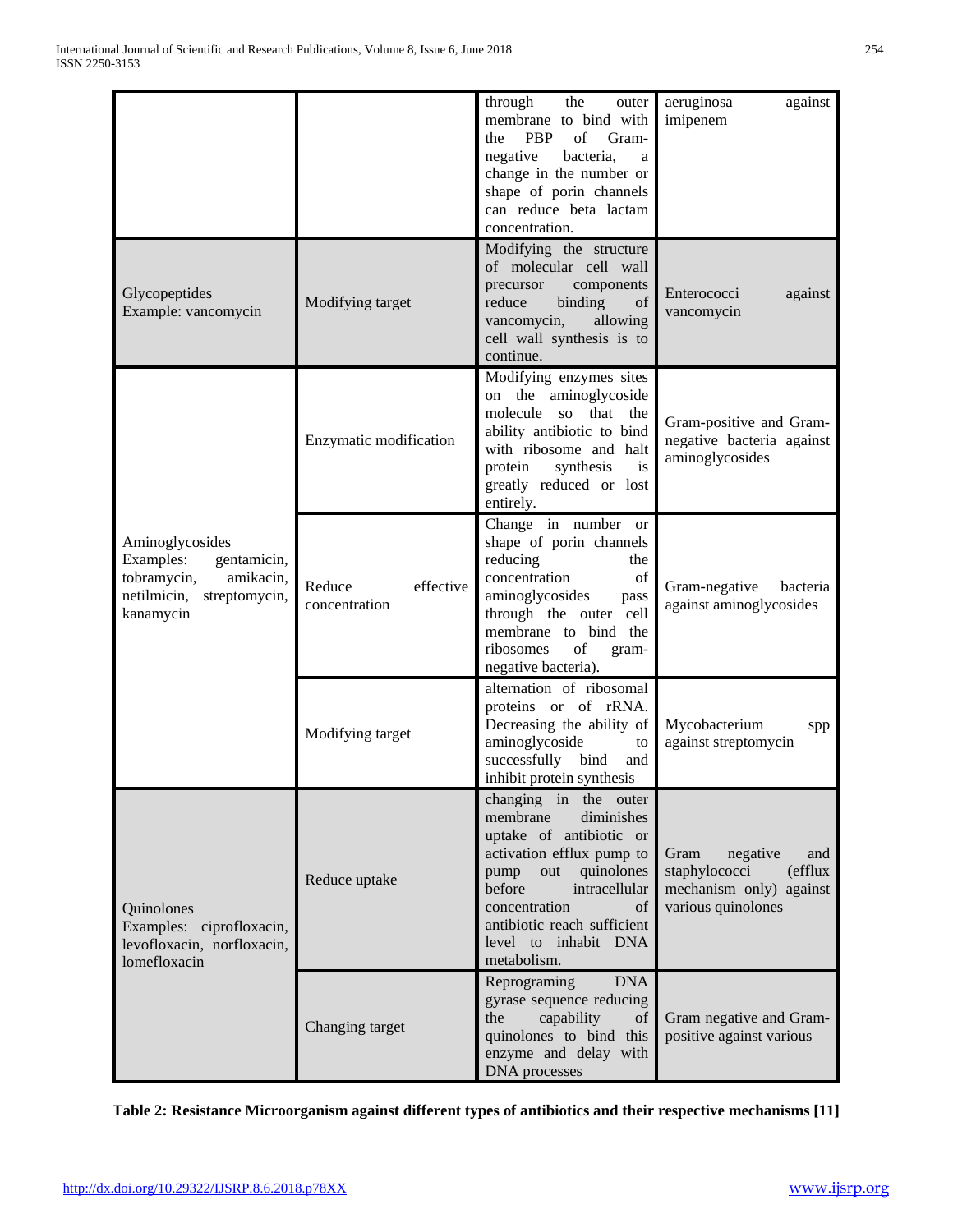#### **Factors promote the spread of AMR**

 Generally, there are a wild variety of factors working simultaneously to increase the spread of antimicrobial resistance. Different major fields of our routine life are responsible to spread AMR globally, such as hospitals and medical facilities, veterinary and use of growth factors in food producing animals, water treatment and agriculture.

 In many developed countries the misuse and excessive use of antibiotics lead to increase the acquired resistance of antimicrobial agents. The absence of medical regulations allowing people to purchase antibiotics drugs directly without any prescription by qualified physicians or general practitioners. The incorrect diagnosis of infection would lead to over prescription promoting the excessive use of antibiotics drugs especially when the clinical indicators of viral infection are approximately the same as bacterial infections.

 On the other hand, in long term hospital setting the prolong and extra use of antibiotics drugs would be the essential factor to develop and spread of AMR between patients and medical staff. Certain medical cases such as patients with susceptible immunosuppressed, cancer patients, transplant recipients and elderly patients have significant opportunity to obtain and spread antimicrobial infection especially when the control infections procedures are not correctly followed.

 In the last years, the environment as one of the significant factors to spread AMR has been widely recognized. Soil generally work as a reservoir of antimicrobial resistance gens, while most antibiotics originated from microorganism living and multiply in soil. Unfortunately, these microorganisms are intrinsically resistant to the derived antibiotics.

 Water play a considerable role in dissemination of bacteria between different geographical locations. A huge amount of chemical antibiotics drugs is released in waste water of municipal because of incomplete metabolic process inside human body or due to miss use of antibiotics drugs. Regarding this situation, available data from labs and experimental studies showed that antimicrobial resistance genes and antibiotic resistance microorganisms can be detected and observed in wastewater sample. Recently, many studies showed that there is a high concentration level of antibiotics chemical containing tetracycline, sulphonamide and their resistance bacteria genes in the same location of wastewater treatment plants [12] [13].

 The interaction between people and animals develop potential effects on human health situation. However, a major ratio of total antimicrobial agents used outside the field of human medical application. Using of antibiotics drugs in food producing animals and in aquaculture as a growth factors and as a disease treatment consider as substantial contributor to develop and rapid spread of antibiotic resistance problem [14]. The first effect of using antimicrobial agents in growth promoting sector was early discovered by the 1940s [15]. This situation become as integral part of modern trend of animal rearing to achieve commercial benefit including early weaning, increase animal mass and as a cheap source of feeding [16]. Sub-stander growth generated by unsanitary condition usually compensated by adding chemicals and antibiotics agents to animal food. In fact, many chemical and antibiotic components are used in food producing animals, such as flavophospholipol and macrolide tylosin, leading to rapid growth rate, prevent diseases and reduce morbidity of premature

animals [17]. Consequently, the effect of using antimicrobials agents in food producing animals and as a growth promoting factor have been detected in several studies. For example, using of glycopeptide avoparcin found to be related to the selection of vancomycin-resistant enterococci [18].

 Finally, many direct evidence of spread AMR between animals and people have been proved. Spread of MRSA directly between infected animals to people has been detected by Catry et. al 2010 [19]. Moreover, transfer of MRSA from human medical facilities and hospital to animals has been reported by Holmberg et. al 1984 [20]. As well as, transfer of salmonella and of campylobacter from food producing animals to community is established and spread whether the microorganism resistance to antibiotics or not [21].

#### **REFERENCES**

- [1] WHO, "Antimicrobial resistance.," *Bulletin of the World Health Organization*, vol. 61, no. 3, pp. 383–94, 2014.
- [2] Levy, S.B. Microbial resistance to antibiotics. An evolving and persistent problem. *Lancet* **2**, 83–88 (1982).
- [3] Watanabe, T. Infective heredity of multidrug resistance in bacteria. *Bacterial. Rev.* **27**, 87–115 (1963).
- [4] Elwell, L., Roberts, M., Mayer, L. & Falkow, S. Plasmid-mediated βlactamase production in *Neisseria gonorrhoeae. Antimicrob. Agents Chemother.* **11**, 528–533 (1977).
- [5] Iseman, M.D. Treatment of multidrug-resistant tuberculosis. *N. Engl. J. Med.* erratum appears in *N. Engl. J. Med.* **329**,1435 (1993)] **329**, 784–791 (1993).
- [6] S. B. Levy and B. Marshall, "Antibacterial resistance worldwide : causes, challenges and responses REVIEW," *Nature Medicine*, vol. 10, no. 12, pp. 122–130, 2004.
- [7] Alekshun MN and Levy S. Molecular Mechanisms of Antibacterial Multidrug Resistance. Cell. 2007: 128:1037-1050
- [8] Aeschlmann. The role of Multidrug Efflux Pumps in the Antibiotic Resistance of Pseudomonas aeruginosa and other Gram-negative bacteria. Pharmacotherapy2003: 22(7): 916-924.
- [9] Baquero F and Blàazquez J. Evolution of Antibiotic Resistance. Trends in Ecology and Evolution 1997 :(12):482-487
- [10] Berger-Bächi B. Resistance Mechanisms of Gram Positive Bacteria. International Journal of Medical Microbiology: 2002: 292:27-35.
- [11] Berger-Bächi B. Resistance Mechanisms of Gram Positive Bacteria. International Journal of Medical Microbiology. 2002: 292:27-35.
- [12] Bouki C, Venieri D, Diamadopoulos E. Detection and fate of antibiotic resistant bacteria in wastewater treatment plants: review. Ecotoxicol Environ Saf. 2013; 91:1–9.
- [13] Novo A, Andre S, Viana P, Nunes OC, Manaia CM. Antibiotic resistance, antimicrobial residues and bacterial community composition in urban wastewater. Water Res. 2013;47(5):1875–87.
- [14] Marshall BM, Levy SB. Food animals and antimicrobials: impacts on human health. Clin Microbial Rev. 2011;24(4):718–33.
- [15] Stokstad ELR, Jukes TH. Further observations on the animal protein factor. *Proc Soc Biol Exp Med* 1949; **73:** 523–28.
- [16] Swedish Ministry of Agriculture. Antimicrobial feed additives. Report from the commission on antimicrobial feed additives. Stockholm, 1997. 139.
- [17] Robinson P. Controlled trial of aureomycin in premature twins and triplets. *Lancet* 1952; **259:** 52.
- [18] Witte W. Selective pressure by antibiotic use in livestock. *Int J Antimicrob Agents* 2000; **16** (suppl 1)**:** 19–24.
- [19] Catry B, Van Duijkeren E, Pomba MC, et al, for the Scientific c Advisory Group on Antimicrobials (SAGAM). Reflection paper on MRSA in foodproducing and companion animals: epidemiology and control options for human and animal health. *Epidemiol Infect* 2010; **138:** 626–44.